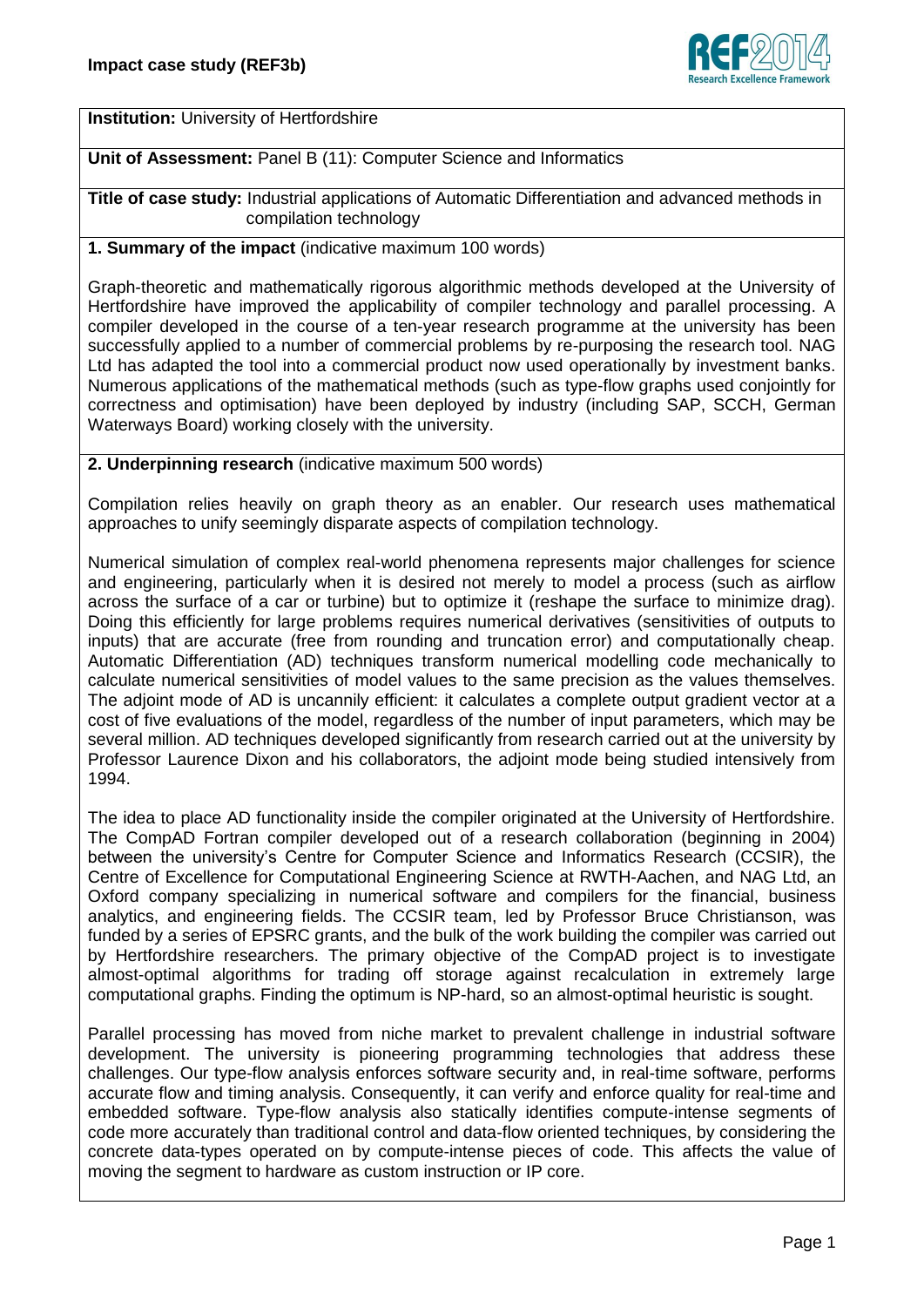

Re-implementing existing software is prohibitively expensive, so we have developed programming systems that allow transparent re-use of existing software components. New components are implemented using our high-productivity, high-performance language SAC (Single Assignment C), a purely functional array programming language designed for computational intensity. S-Net is a declarative coordination language for streaming networks of asynchronous components. SVP (System Virtualization Platform) is a common hardware virtualization layer and execution substrate for higher-level languages, including S-Net and SAC, providing system services and language interfaces for exploiting concurrency on many-core processor chips. SVP can be used with general-purpose multi-cores, but is aimed towards heterogeneous platforms with per-core hardware multithreading.

Underlying all this work is the mathematical analysis and exploitation of computational and flow graphs, for optimisation and correctness.

**3. References to the research** (indicative maximum of six references)

*– University of Hertfordshire authorship is indicated by bold type; the top three publications are indicated by an asterisk.*

- **\* M. Bartholomew-Biggs, S. Brown, B. Christianson** and **L. Dixon**, Automatic Differentiation of algorithms, *Journal of Computational and Applied Mathematics*, 124 (1–2), 2000, pp.171–190. doi: 10.1016/S0377-0427(00)00422-2
- **B. Christianson**, D. Casanova, R.S. Sharp, **M. Final** and P. Symonds, Application of Automatic Differentiation to race car performance optimisation, in *Automatic Differentiation of Algorithms: From Simulation to Optimization*, Springer, 2002, pp.117–124. ISBN 978-0-387-95305-2
- **\* C. Grelck** and **S. Scholz**, SAC: A functional array language for efficient multithreaded execution, *International Journal of Parallel Programming*, 34 (4), 2006, pp. 383–427. doi: 10.1007/s10766- 006-0018-x
- **C. Grelck**, **S. Scholz**, and **A. Shafarenko**, A gentle introduction to S-Net: Typed stream processing and declarative coordination of asynchronous components*, Parallel Processing Letters*, 18 (2), 2008, pp. 221–237. doi: 10.1142/S0129626408003351
- U. Naumann, M. Maier, **J. Riehme** and **B. Christianson**, Automatic first- and second-order adjoints for truncated Newton, in *Proceedings of the International Multiconference on Computer Science and Technology (IMCSIT)*, 2007. ISSN 1896-7094, Vol. 2: Computer Aspects of Numerical Algorithms, pp.541–545
- F. Rauser, **J. Riehme**, K. Leppkes, P. Korn and U. Naumann, On the use of discrete adjoints in goal error estimation for shallow water equations, *Procedia Computer Science*, 2010, pp.107– 115. doi: 10.1016/j.procs.2010.04.013 1(1)
- **\* J. Riehme**, R. Kopmann and U. Naumann, Uncertainty quantification based on forward sensitivity analysis in SISYPHE, in *Proceedings of the V European Conference on Computational Fluid Dynamics ECCOMAS CFD 2010*, 2010. ISBN 978-989-96778-1-4

# **Selected Funding**

### *EPSRC Project Funding*

- 2006 (2.25 years). 'Differentiation-Enabled Fortran 95 Compiler Technology' (CompAD II). PI: Bruce Christianson. **Award Value** (University of Hertfordshire share)**: £317,666**.
- 2008 (2 years). PI: Bruce Christianson. 'Differentiation-Enabled Compiler Technology COMPAD-III'. **Award Value** (Hertfordshire share)**:** £**227,045**.
- 2012 (1 year). PI: Bruce Christianson. 'Towards Industrial Strength Automatic Differentiation' (CompAD Follow-on). **Award Value** (Hertfordshire share)**: £101,341**.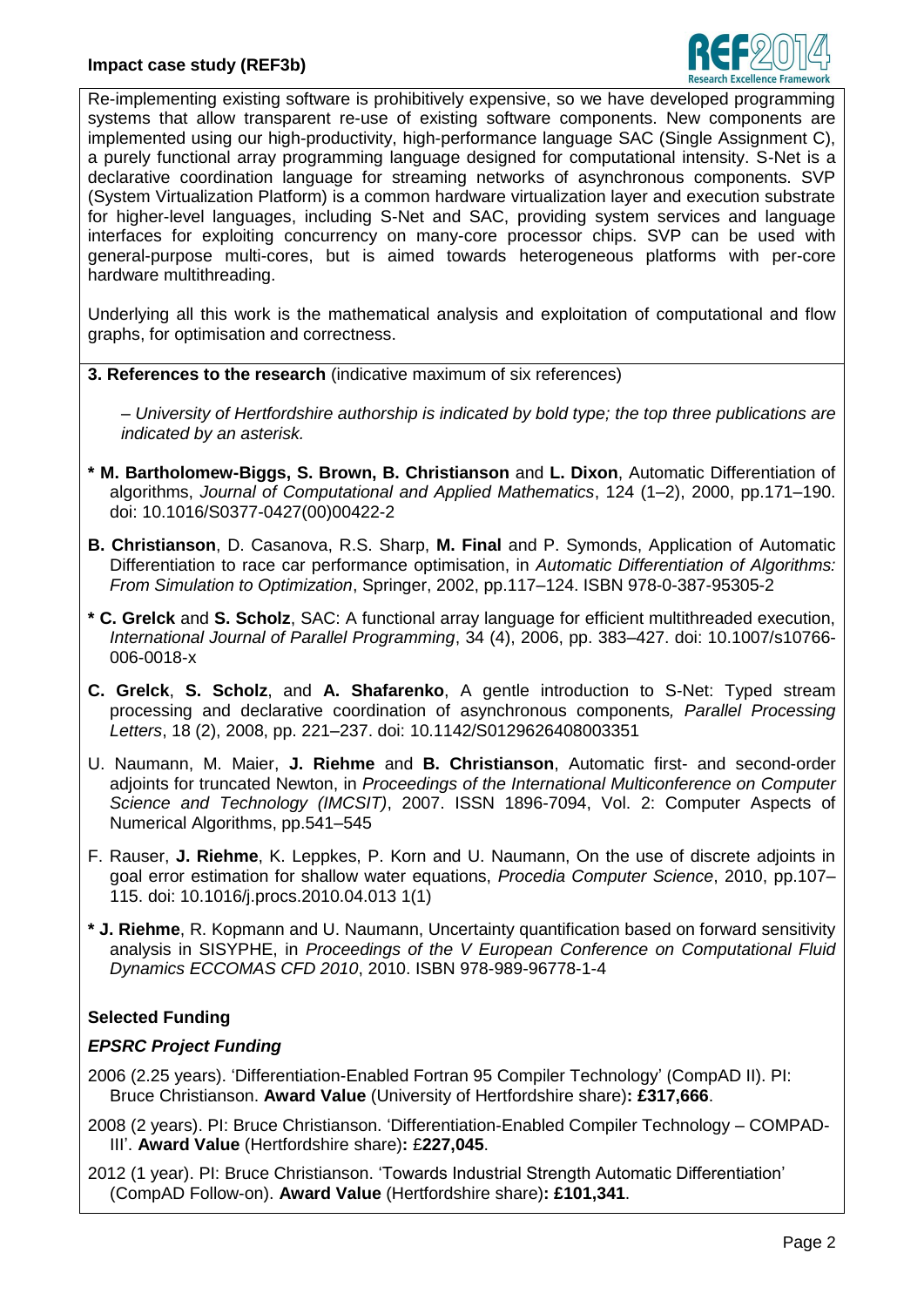

## *EU Project Funding*

2005 (3 years). PI: Alex Shafarenko. EU FP-6: Project Aether. **Award Value** (Hertfordshire share)**: £456,566**.

2008 (3 years). PI: Sven-Bodo Scholz. EU FP-7: Project Apple-CORE. **Award Value** (Hertfordshire share)**: £325,322**

2010 (3 years). PI: Alex Shafarenko. EU FP-7: Project Advance. **Award Value** (Hertfordshire share)**: £563,632**

**4. Details of the impact** (indicative maximum 750 words)

**German Waterways Board, NAG Ltd,** [text removed for publication]

Despite increasing awareness of the benefits of AD, these techniques are not yet routinely used in modelling and optimisation outside a few niche areas, due to a lack of suitable commercial tools. The CompAD project based at the University of Hertfordhire developed the world's first industrialstrength Fortran compiler with built-in support for AD, based on the NAG Fortran compiler.

Following successful completion of the second phase of the CompAD project in September 2008, the research compiler was re-purposed to meet the requirements of various end-users, as consultancy work carried out by members of the CompAD research project team (including Jan Riehme, then a research fellow at the university, now senior research scientist at Software Tools for Computational Engineering, RWTH-Aachen).

For example, to predict flow and profile of sediment along the river Danube, the German Waterways Board/Bundesanstalt für Wasserbau has been using the AD-enabled NAG Fortran compiler since August 2009, with a view to making its dredging operations more effective – the Waterways Board is responsible for 7,350km of inland waterways and 23,000 square km of shipping lanes. Instead of calculating just a single value for the evolution at one point in time and space, the compiler-based Automatic Differentiation approach allows a probability distribution of the evolution to be automatically derived from the morphodynamic model. Reliability analysis then allows the uncertain input parameters to be ranked according to their level of uncertainty. The new modelling approach shows good agreement with the Monte Carlo approach previously used, but (for first order reliability analysis) takes only 22 minutes instead of 5 hours. The Waterways Board recognizes this advantage:

It cannot be hoped to overcome this [exponential computing time] limitation of the Monte Carlo method only by increasing computer power. Hence non-linear methods based on algorithmic differentiation seem the more promising way. [Sect. 5, Ref. 1]

Meanwhile, NAG Ltd has made the CompAD compiler available on a commercial basis to its customers, including engineering and financial sector organisations. In response to customer requests, NAG took the commercial decision to develop AD versions of a number of mathematical library routines, using an enhanced version of the CompAD compiler. [text removed for publication]

In particular, NAG is already providing AD software and consultancy services based on the CompAD research [text removed for publication] The C++ tools involved were developed in partnership with RWTH-Aachen, building on the research pioneered by the CompAD project. [text removed for publication]

# **Thales Group, SAP and SSCH**

Other compilation technology tools, including SAC, S-Net, and SVP – which were developed at the university by Professor Alex Shafarenko and Dr Sven-Bodo Scholz (formerly Reader at Hertfordshire, now Professor at Heriot-Watt) in conjunction with EU grant academic and industrial partners – have been taken up by industry. Following completion of the Aether project in 2009, Thales group successfully applied our technology to a pre-existing signal processing application